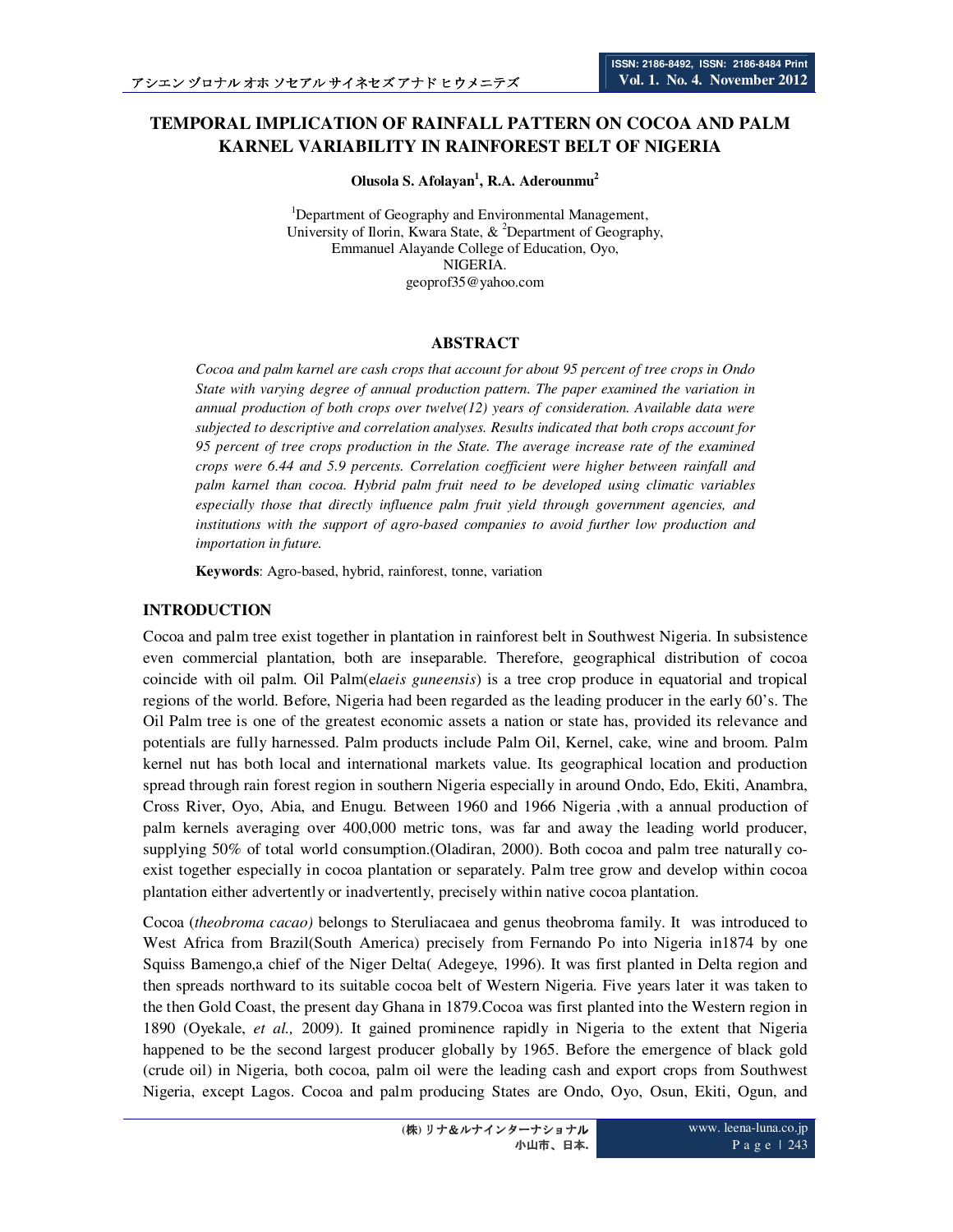others such as Edo, Cross River and Akwa Ibom (Adegeye, 1996) stated that over 50% of the total quantity of cocoa produced for export or utilized locally per annum are from Ondo State. Even within Ondo State, cocoa production is not equally produced among the existing regions(Akure, Owo, Ondo, Akoko and Okitipupa).

In Ondo State,Idanre,Ondo West and Akure South local government have been leading in cocoa production since 2005-2007.(Ogubodede *et al.,* 2010). At independence, Nigeria was second only to Ghana as world producer,-reaching peak production in 1970,beginning a decline that continued until 1982,when it was only 80% of it 1960 level and 64% of 1970 level. Despite this fall in production, Nigeria is among the leading group of world producers(Cote D'voire, 25%; Brazil, 22%; Ghana,10%; Nigeria, 8%; Cameroon, 6.7%) with 130,000 metric tons of cocoa (86.66%) of its total production exported in 1982.(Oladiran, 2000). Cocoa processing is currently expanding in Nigeria. About 80-85 percents of Nigeria's cocoa is exported as raw beans, mostly to the European Countries, where they are then processed into cocoa butter, paste, and liquor (75 percent) and powder (25 percent). North America and Europe consume 86 per cent of cocoa based products and between them, they produce 14 per cent of the World cocoa; whereas Africa and Asia produce 86 per cent of the raw beans, but consume just 14 per cent of cocoa based products.(Owofemi,2010.). Nigeria is the third largest in terms of cocoa production in Africa, producing about 12 percent of the total World production behind Cote d'voire (35) percent and Ghana (13) percent and being the fourth largest producer Worldwide after Cote D'voire, Indonesia and Ghana.

### **Study Area**

Ondo State was created in 1976 and has eighteen(18) Local Government Areas as at today. With regards to the area coverage, Ondo State ranked  $25<sup>th</sup>$  after Ogun State in Nigeria with total land area of about 15,500km.National Population commission put the State population to be 3,441,024 persons as at 2006 population census. Generally, Ondo State is characterized by abundant rainfall with tropical pattern of climate. (Oyakale, 2009). The rainy season normally commenced from April to October with double maxima rainfall and slight dry season between November and March. Ondo State characterized by highly laterized, sand/laterized and dark loamy soils. The dominant economic activities within the State is mainly agriculture but predominantly of cocoa and palm fruit as cash crops. And Idanre, Ondo West, Akure South, Ile-Oluji/Okeigbo are the leading producers of cocoa in Ondo State (Ogunbodede, *et al.,* 2010). The State is also an oil producing State.



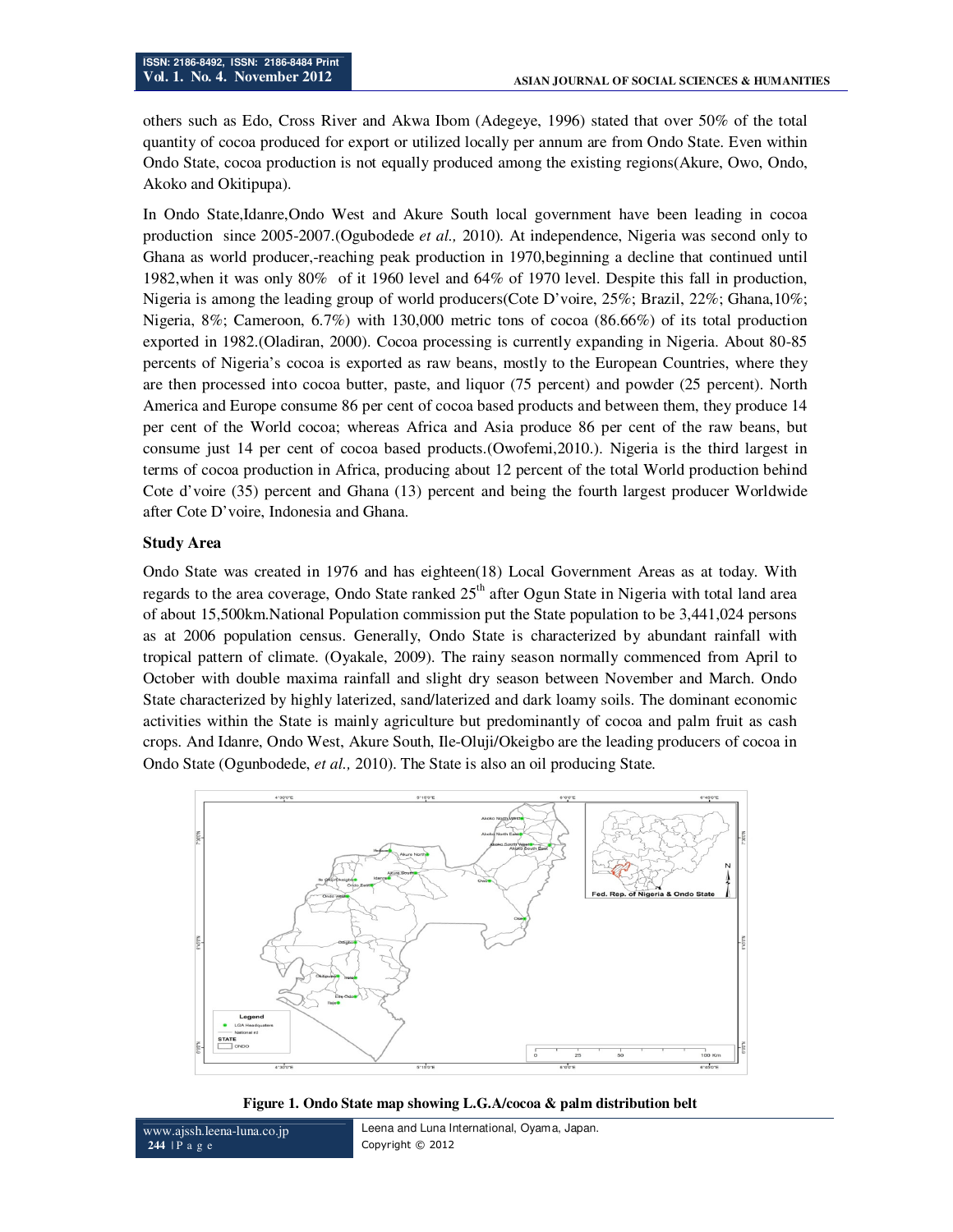#### **MATERIALS AND METHODS**

This study used secondary data of annual production of cocoa, palm kernel and distribution of rainfall across the State from Ondo State Ministry of Agriculture, Akure. Descriptive analysis were applied for the description of variation in annual production of each crop as well as rainfall distribution across the State. Annual variation trend pattern in terms of percentage of the examined crops were correlated with rainfall. The results were indicated with bar chart and scattered diagrams.

#### **RESULTS AND DISCUSSION**

## **Table 1.VariationTrend in Cocoa and Palm Karnel Production in Metric Tonnes**

| Year            | Cocoa     | $\%$ V           | P. Kernel | $\%$ V       | <b>Rainfall</b> | $\%$ V           |
|-----------------|-----------|------------------|-----------|--------------|-----------------|------------------|
| 2000            | 24,047    | $\boldsymbol{0}$ | 5,531     | $\mathbf{0}$ | 1,183.03        | $\boldsymbol{0}$ |
| 2001            | 45,875    | 39.78            | 6,095     | 9.25         | 1,646.23        | 28.14            |
| 2002            | 54,219    | 15.39            | 10,086    | 39.57        | 2,368.39        | 43.87            |
| 2003            | 64,906    | 16.47            | 11,542    | 12.61        | 1,328.55        | $-43.90$         |
| 2004            | 69,822    | 7.04             | 12,802    | 9.84         | 1,359.40        | 2.32             |
| 2005            | 57,076    | $-22.33$         | 10,452    | $-22.48$     | 1,504.78        | $-10.69$         |
| 2006            | 61,835    | 7.69             | 12,227    | 14.52        | 1,671.18        | 11.06            |
| 2007            | 45,023    | $-37.34$         | 12,332    | 0.81         | 1,827.80        | 9.37             |
| 2008            | 60,039    | 25.01            | 13,407    | 7.99         | 1,100           | $-39.82$         |
| 2009            | 76,399    | 21.41            | 15,499    | 13.52        | 1,673.46        | 52.13            |
| 2010            | 65,224    | $-17.13$         | 12,746    | $-21.59$     | 1,575.35        | $-5.86$          |
| 2011            | 76,558    | 14.87            | 12,856    | 0.86         | 1,685.45        | 6.70             |
| <b>Total</b>    | 701,023   | 70.84            | 135,575   | 64.9         | 33,101.77       | 53.32            |
| <b>Total Av</b> | 58,390.75 | 6.44             | 11,297.92 | 5.9          | 2,758.48        | 4.44             |

 **Source: Ondo State Ministry of Agriculture,2011**

**Figure 2. Average variation of cocoa, palm karnel and rainfall distribution**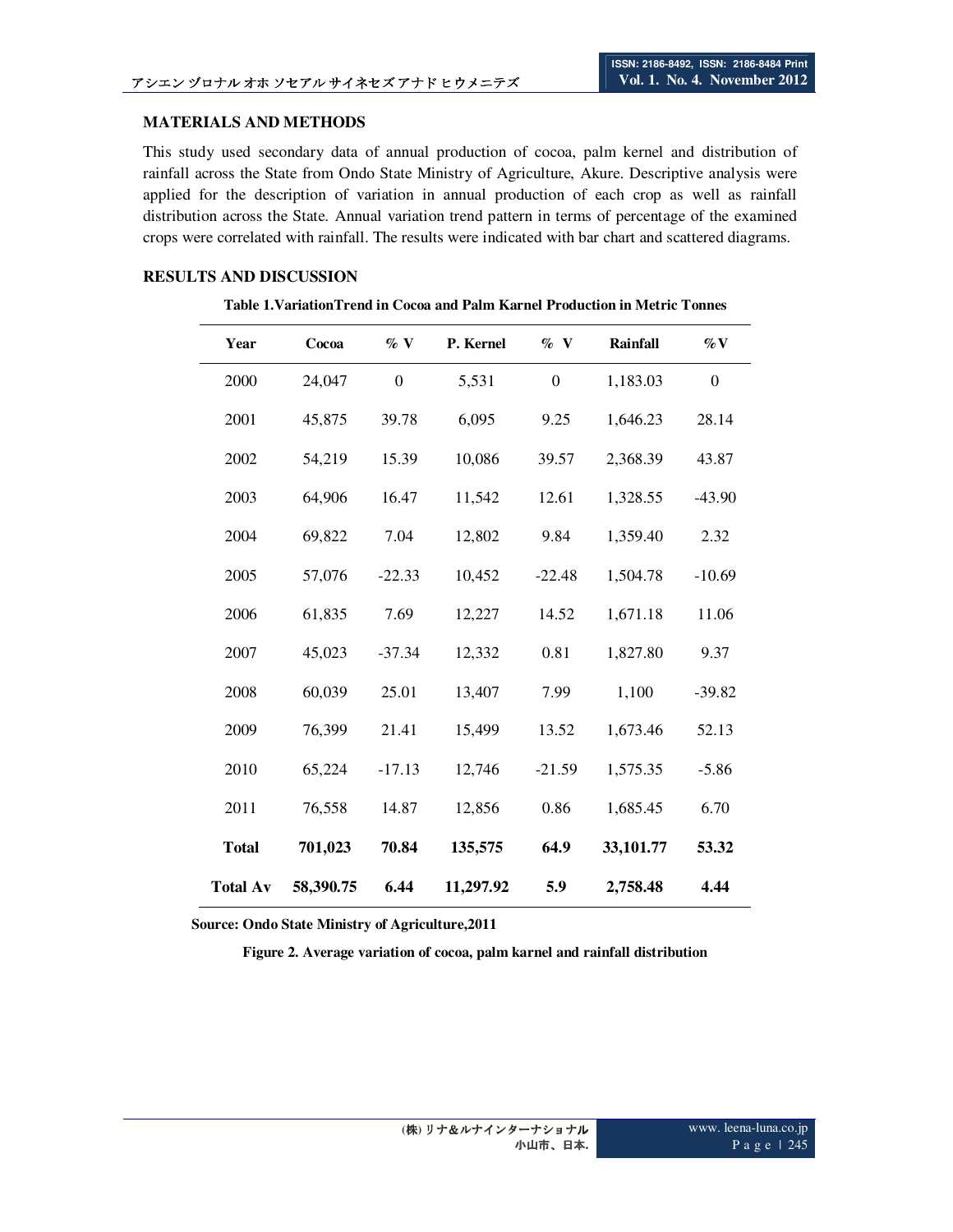



Correlation Analysis of Crops with Rainfall

Cocoa :  $r = 0.763***$ 

P. karnel:  $r = 0.871**$ 

Regression Analysis of Crops on Rainfall

Cocoa:  $y = 7.35 + 0.21x$ 

P.Karnel:  $y = 7.79 + 0.12x$ 





**Source: Fieldwork, 2012** 

**Figure 4. Scatter diagram of rainfall on palm karnel**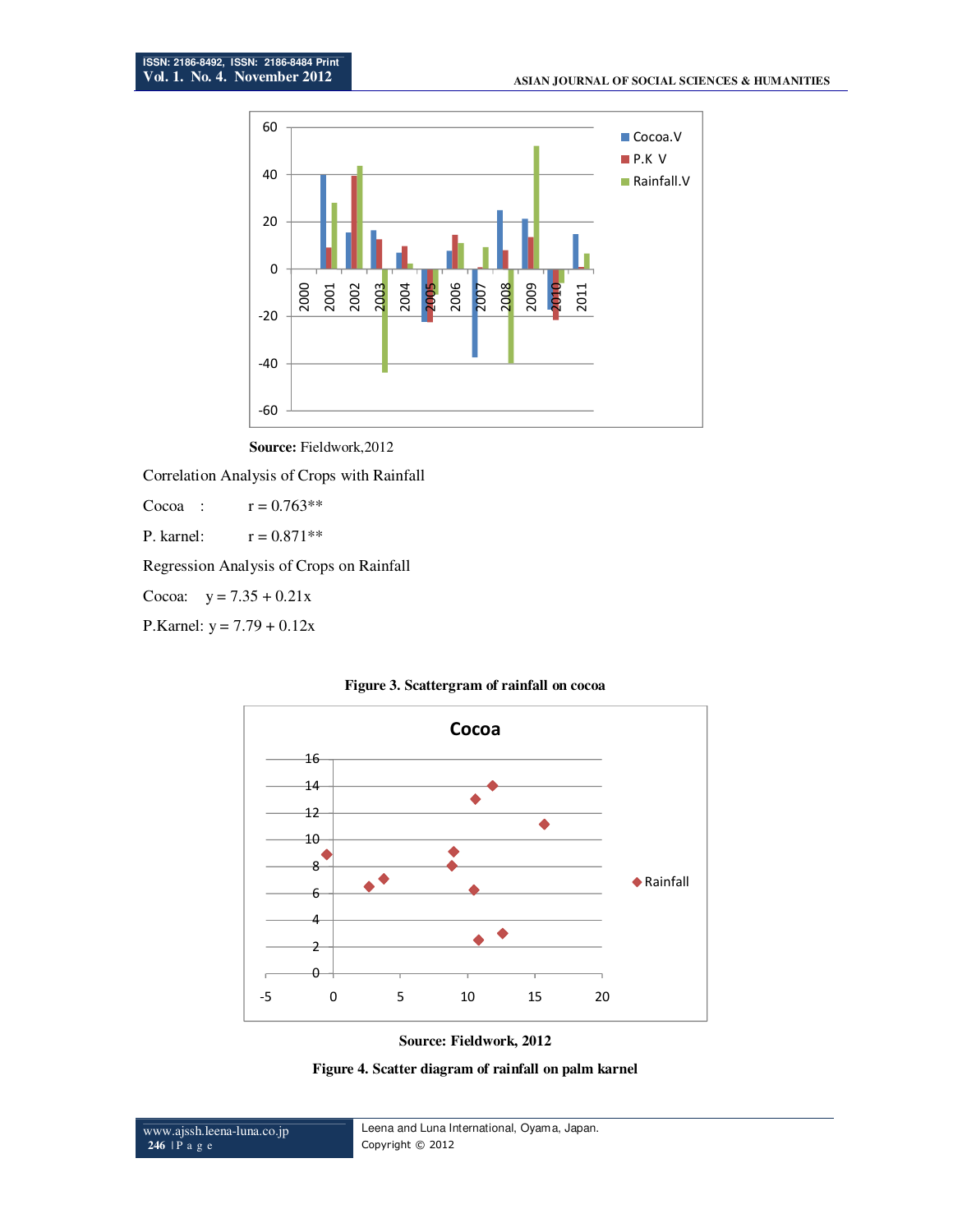

**Source: Fieldwork, 2012** 

Results from correlation analysis indicates perfect, positive and high relationship between rainfall trend, distributional pattern and cocoa and palm tree but higher in palm tree than cocoa @ 0.05 significant level. Line graph revealed the annual trend pattern of variation in percentage of the examined crops. Annual pattern of cocoa accounts for 6.44 percent and palm kernel 5.9 percent. Percentage variation in cocoa and palm kernel, were ranged from -17.13 to 39.78 percent and -21.59 to 39.57 percent respectively. Over twelve (12) years of observation, cocoa production ranged from 24,047 to 76,558 and palm kernel, 6,090 to 15,499 metric tonnes. Reduction in cocoa production occurred in 2005 (18.25%), 2007 (21.19%), and 2009 (27.25) while palm kernel 2005 (22.48%), and 2010 (21.59%). An average rate of increase in cocoa, palm kernel and rainfall are 6.44, 5.9 and 4.4 with average production of 58, 418.58, 11,297.08 and, 2,758.48 respectively, from 2000 to 2011.

Cocoa is the most widely produced tree crop in Ondo State with 80.69% average value while its rate of appreciation over twelve years of observation is 6.44%.The state is the leading producer of cocoa and her annual production account for more than half of the whole country production.(Afolayan and Ajibade, 2012).Palm Kernel is in second position with average value of 15.61% and increase rate of 5.9%.

Negative variation may be attributed to unfavourable or shortage of rainfall distribution. Cocoa is highly sensitive to changes in climatic parameters especially rainfall, temperature and humidity. The effects of weather can either lead to increased metabolism, and disease incidence in field environment (Justina & Emaku, 2007). Thus, to improve the production of any cocoa and palm karnel, there is need to understand the average weather conditions of such area, whereby climatic parameters such as temperature, rainfall, humidity as well as sunshine hours affect the agricultural output of the rainforest and tropical regions. Ayoade (2004) emphasized that daily, seasonal, or annual variations in the values of the climatic element are of greater importance in determining the efficiency of crop growth.

## **RECOMMENDATION**

The rate of population growth is not in line with the production of agricultural production. If care is not taken, in the next few years to come, to supplement the insufficient palm karnel, mostly rain-fed crops may involve importation from countries already served as importers to Nigeria in the early 60's and 70's. Ondo State is characterized by about four functioning cocoa processing industries in Akure,